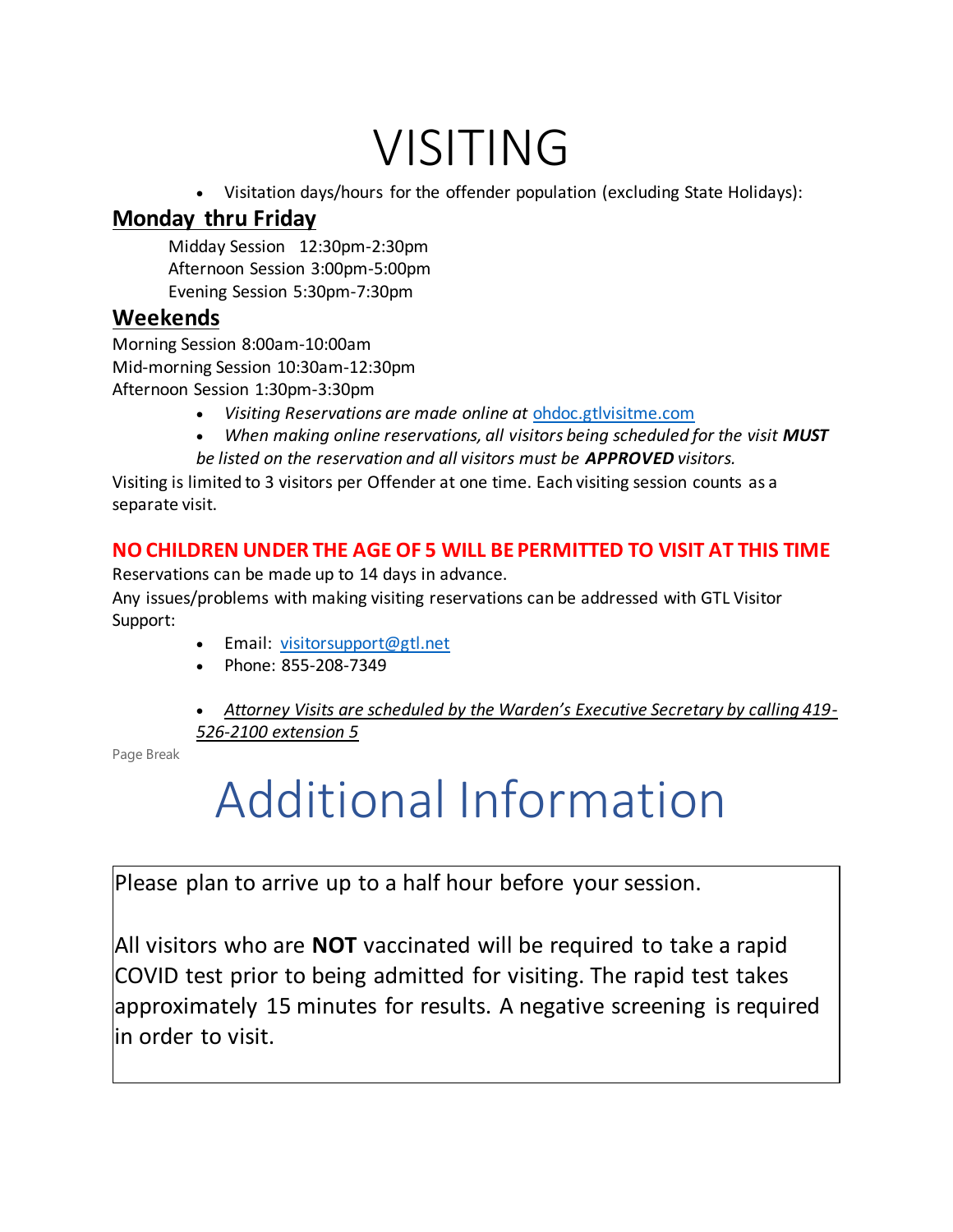Vaccinated visitors who have **PROOF OF VACCINATION** will not be required to take a COVID test.

More information regarding the testing can be found at: [https://www.youtube.com/watch?v=\\_65MZlt48cU](https://www.youtube.com/watch?v=_65MZlt48cU)

All visitors will be issued a mask to wear throughout the course of visit and will be asked a series of COVID screening questions upon arrival.

Offenders assigned to medical **for medical related reasons** are not eligible for visits

Offenders assigned to Quarantine areas are not eligible for visitation

TPU residents are permitted one visit per month (barring visit restrictions – ex. RIB Rule 39 violations)

Please bring some form of Photo Identification

Vending Machines are available with the purchase and loading of a vending card in Front Entry.

Lockers are available for personal belongings (ex. keys and wallets) in the Front Entry area.

Photos are available now for 3 tokens per picture. Tokens can be purchased in the Front Entry area.

Page Break

| Please ensure clothing attire is appropriate for Visitation $-$ See<br><b>Details</b>      |  |
|--------------------------------------------------------------------------------------------|--|
| ** As a reminder, the dress code has not changed from your initial application<br>process: |  |
| <b>General Visiting Instructions</b>                                                       |  |
| State of Ohio                                                                              |  |
| Ohio Department of Rehabilitation and Corrections                                          |  |
| All attire wore upon entry into the facility must be worn<br>1.                            |  |
| throughout the duration of the visit, with the exception of                                |  |
| appropriate outerwear such as a coat and gloves.                                           |  |
| Appropriate undergarments must be worn (I.e., bra, slip,<br>2.                             |  |
| and underwear).                                                                            |  |
| 3.<br>No additional clothing is permitted to be carried into the                           |  |
| facility.                                                                                  |  |